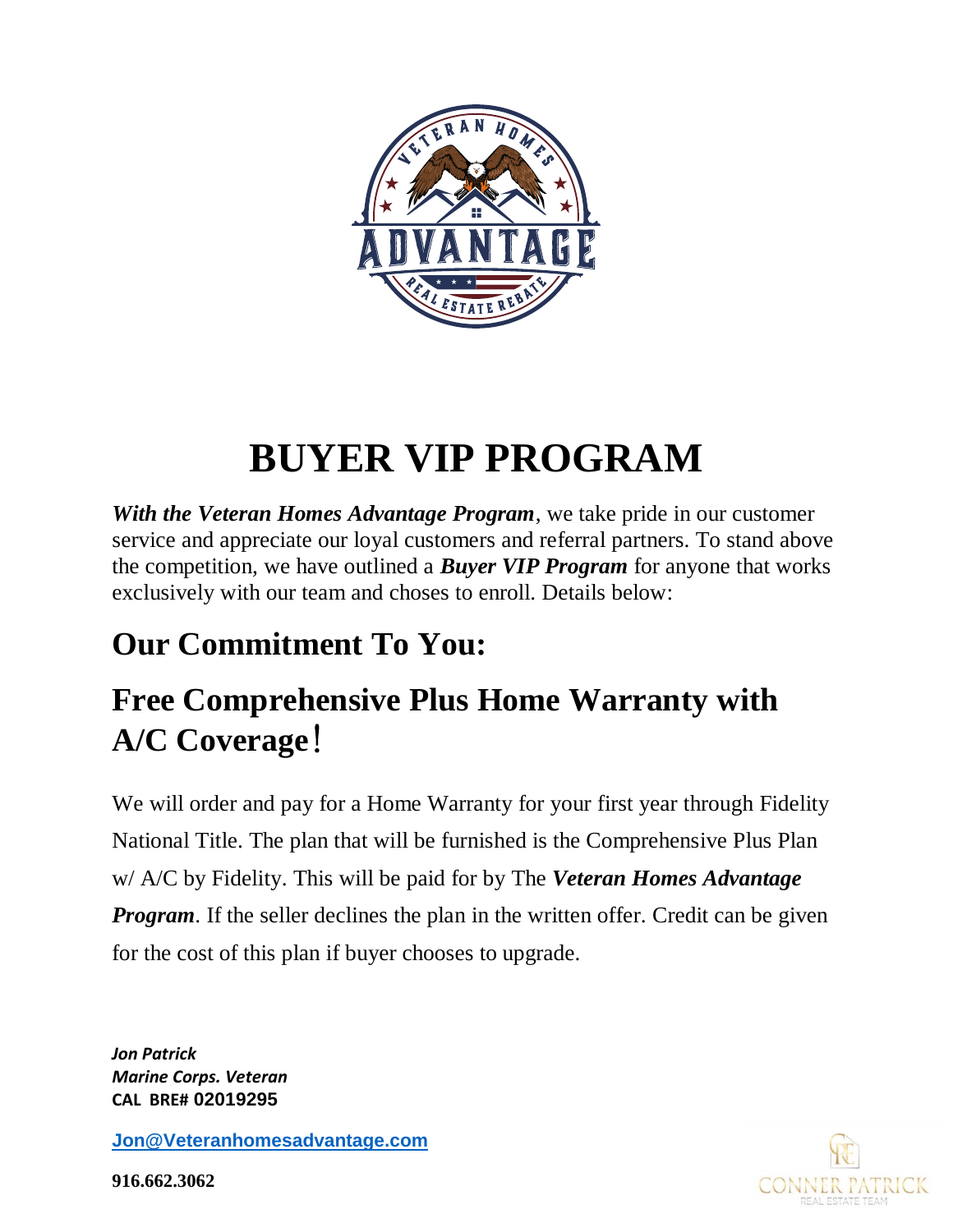

### **You Owe Us 0% Commission and \$0.00 in Fees!**

Under our **Buyer VIP Program**, we waive our \$250 Transaction Coordination Fee. As a **VIP Buyer**, you do not owe us any commission. Commission is paid by the Seller and Listing Brokerage; thus, nothing is due out of your pocket to us. This structure also allows our team to put in the extra effort to locate a property for you as our agents do not get paid until we close escrow for you!

#### **You Receive a Credit back at Closing!!**

We believe that it is our duty to serve those that have served or are serving. To do this we are going to give back part of our commission back to the Veteran/Active Service Member at the end of closing. This is our way of saying "Thank you for your Service!"

*Jon Patrick Marine Corps. Veteran* **CAL BRE# 02019295**

**[Jon@Veteranhomesadvantage.com](mailto:Jon@Veteranhomesadvantage.com)**

**916.662.3062**

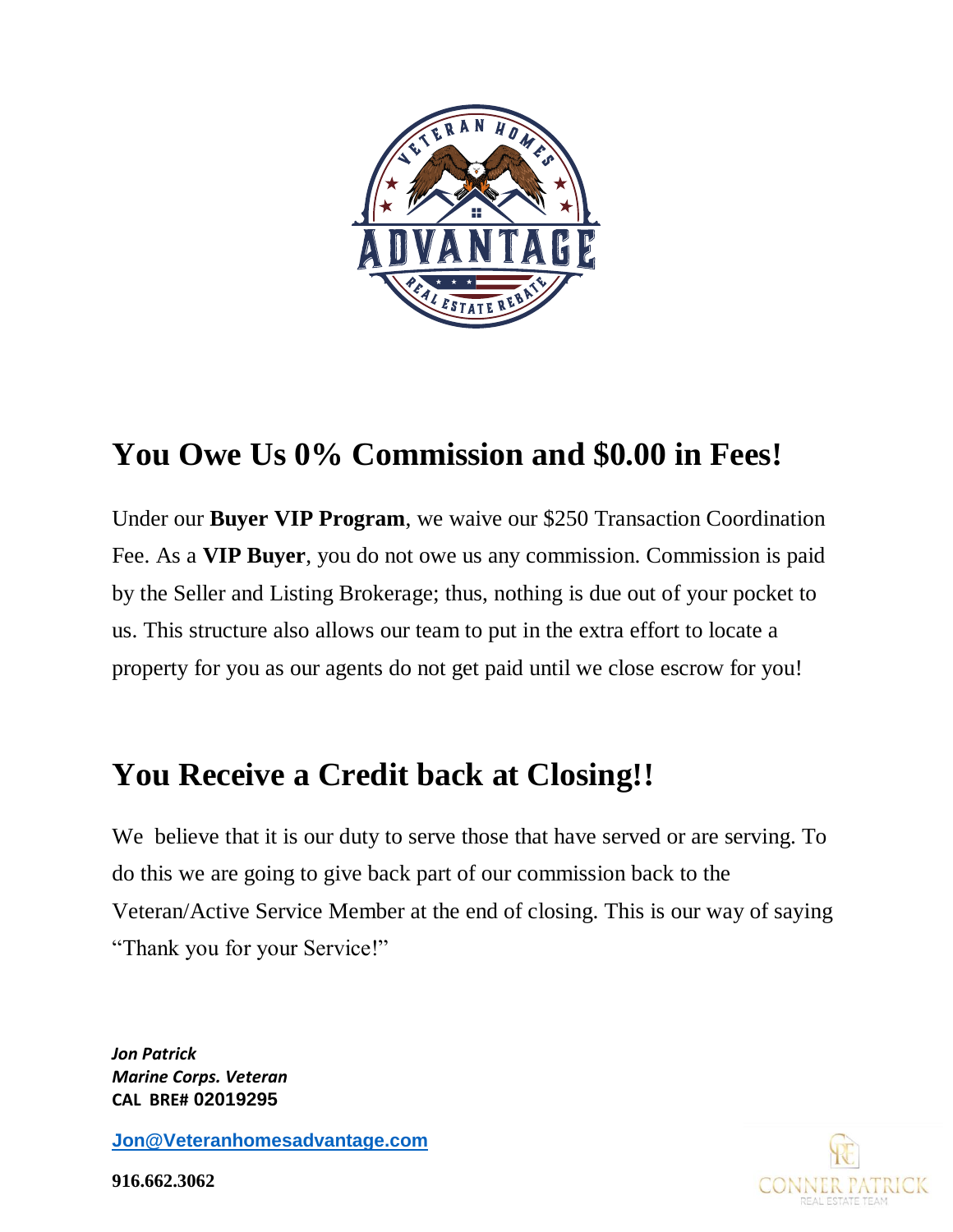

# **We Spend Marketing Dollars Where You Want to Live!**

If we cannot find you a home in the Neighborhood you want to live due to low inventory or just not the right homes on the market, we go the extra mile and send marketing material to potential owners on your behalf. The purpose is to locate and find a property that would be of interest and present you that exclusive opportunity before it goes to the market.

## **Twelve Month Guarantee: You Love It or We Sell It at our cost!**

We guarantee we will find you the right home. If for any reason you do not like your purchase, we will turn around and sell it at 1.5 %. You will be responsible for standard closing costs and buyer agent commission offerings at 2.5%. It will also require a member of the *Veteran Homes Advantage Team* to represent you on your replacement home.

*Jon Patrick Marine Corps. Veteran* **CAL BRE# 02019295**

**[Jon@Veteranhomesadvantage.com](mailto:Jon@Veteranhomesadvantage.com)**

**916.662.3062**